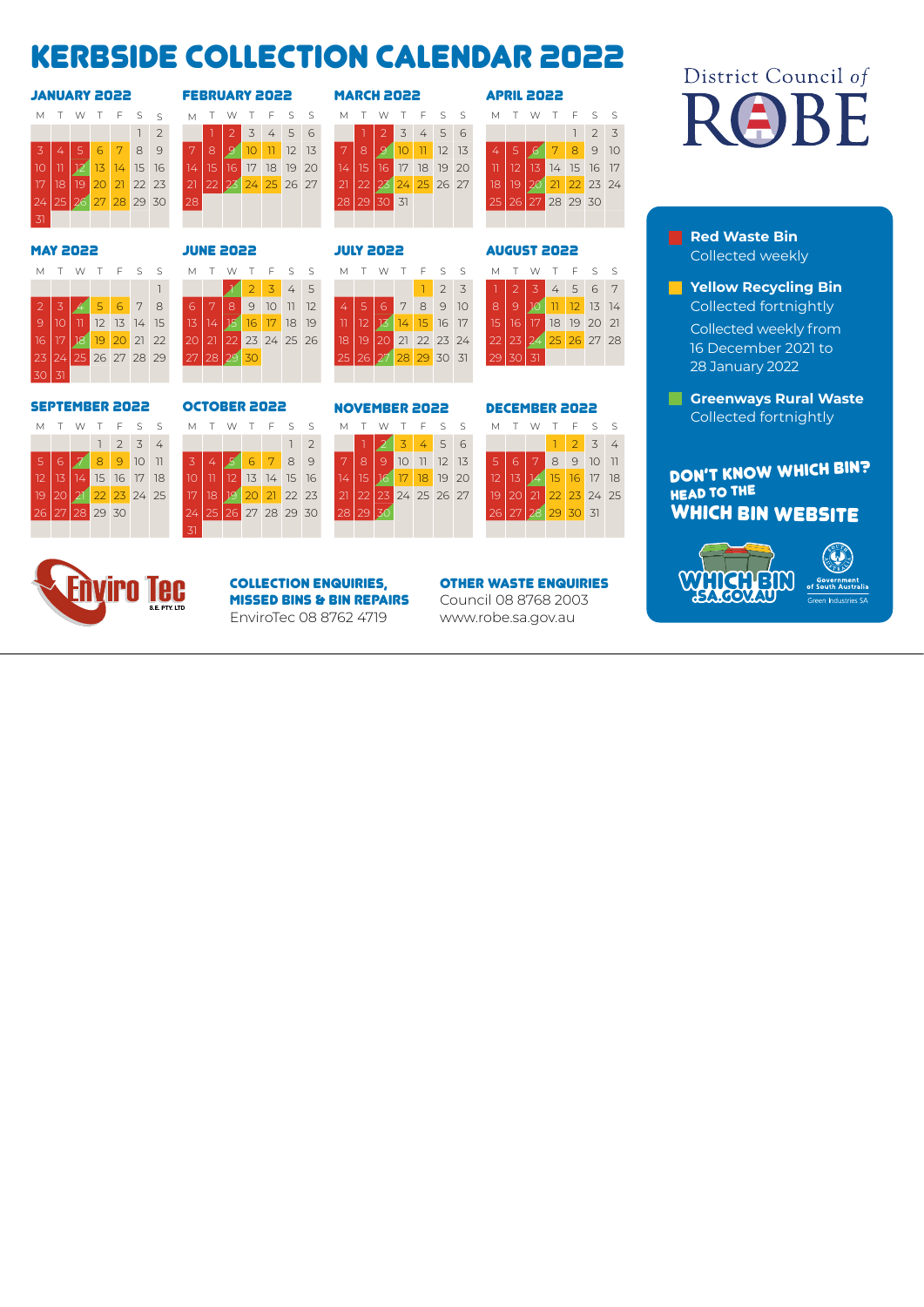## collection Days

### WEEKLY WASTE COLLECTION

Domestic waste bins are collected **weekly** on the following days in the specified areas, unless otherwise advertised in the media.

| Monday    | Boatswains Point township, Highway to<br>Boatswains Point and Mount Benson                                                       |
|-----------|----------------------------------------------------------------------------------------------------------------------------------|
| Tuesday   | Robe township (to Drain L bridge)                                                                                                |
| Wednesday | Long Beach Area (east of Drain L bridge) and<br>Wildfield Estate, Nora Creina Rd and Main<br>Rd to Wildfield Estate              |
|           | Wednesday 29 December 2021 to<br>Wednesday 2 February 2022 and<br>Wednesday 20 April 2022 (after Easter)<br>Nora Creina township |

#### FORTNIGHTLY RECYCLING COLLECTION

For the last three weeks in December 2021 and throughout January 2022 the recycling bins will be collected weekly.

Recycling bins are collected fortnightly on the following days in the specified areas, unless otherwise advertised in the media.

| Thursday | Robe township (to Drain L bridge)                                                                                       |
|----------|-------------------------------------------------------------------------------------------------------------------------|
| Friday   | Long Beach Area (east of Drain L bridge) and<br>Wildfield Estate, Nora Creina Road and Main<br>Road to Wildfield Estate |

## never in any bin

The following items are banned from any household bin. For information on recycling and disposing of e-waste, globes, fluoros and halogen lights and engine oil see Section Five. For information about where, how and what you can recycle head to WHICHBIN.SA.GOV.AU



**NO** ammunition, flares or explosives



**NO** rubble, stones, rocks, bricks, sand or soil







**NO** radioactive materials



**NO** cooking or motor oil



**NO** medicines, sharps or xrays



**NO** chemicals or poisons



**NO** electronic / e-waste (anything with a battery or cord)



**NO** gas bottles



**NO** hot ash



**NO** construction steel or treated wood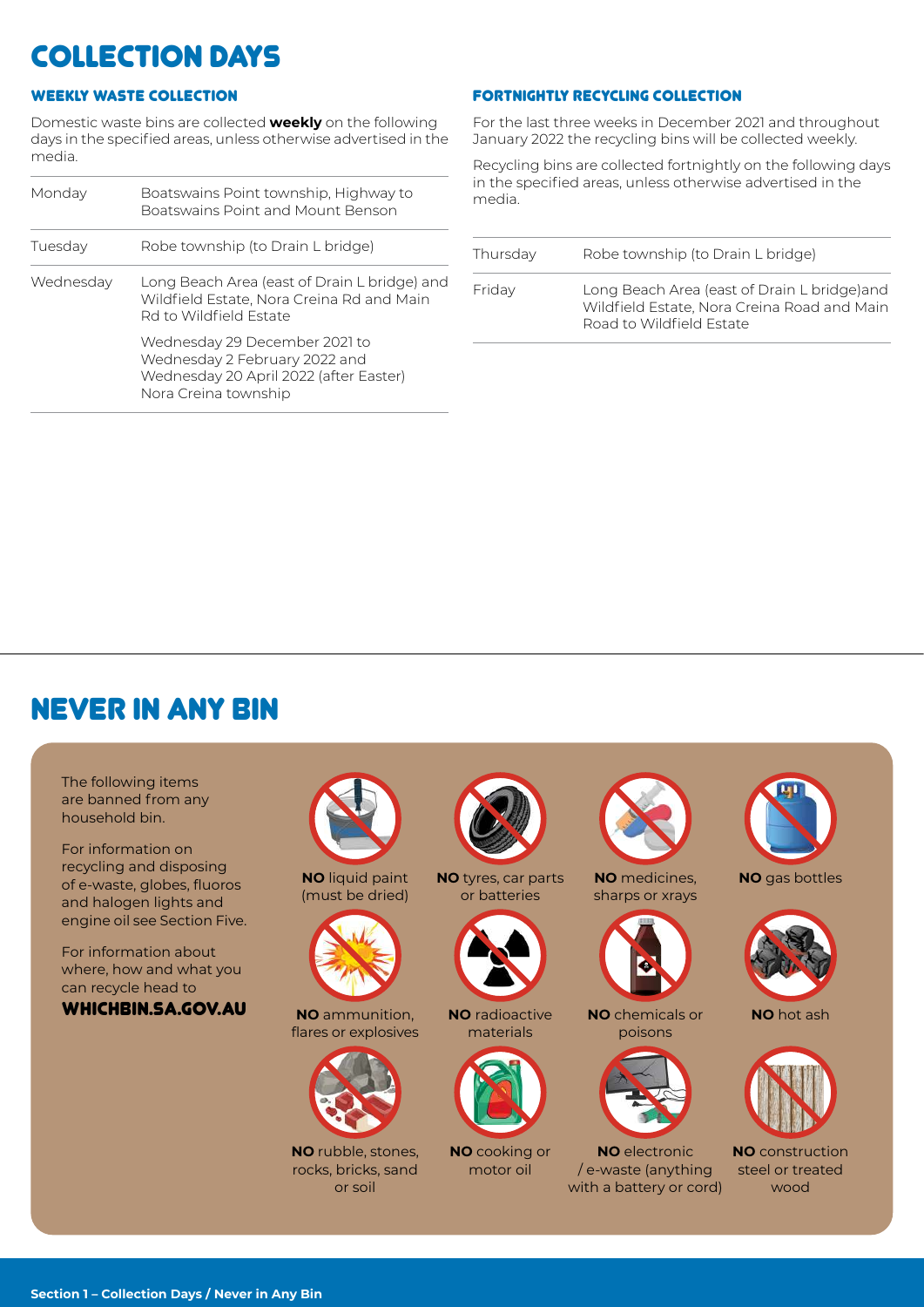## correct bin placement



## How to use the kerbside collection system

To ensure your bins are emptied on your scheduled collection day you need to:

- Put the bins out by 7am on the day of pick up and bring them back in within 24 hours of collection
- Face bins towards the road, wheels towards the house
- Bins should be a minimum of 30cm apart and 1 metre between bins and parked cars, street trees, stobie poles and letterboxes
- Place the right material in the right bin (See Sections 3-5 for more information)
- Make sure your waste is not packed too tightly (Keep bin weight under 75kg)
- Don't overfill your bin and make sure the lid can close.

#### ADDITIONAL COLLECTIONS

Additional Collections will need to be arranged with our Contractor EnviroTec and an additional charge per bin pick up will be charged. Please contact EnviroTec on 08 8762 4719 or email admin@envirotec.net.au

#### KERBSIDE COLLECTION ENQUIRIES

For all kerbside collection enquiries including missed collections, damaged bins or conduct and courtesy of vehicle drivers call EnviroTec on 08 8762 4719.

#### OTHER WASTE ENQUIRIES

For all other waste enquiries. call District Council of Robe on 08 8768 2003.



**CORRECT** Bins 30cm apart, lids closed



WRONG Bins too close and overfull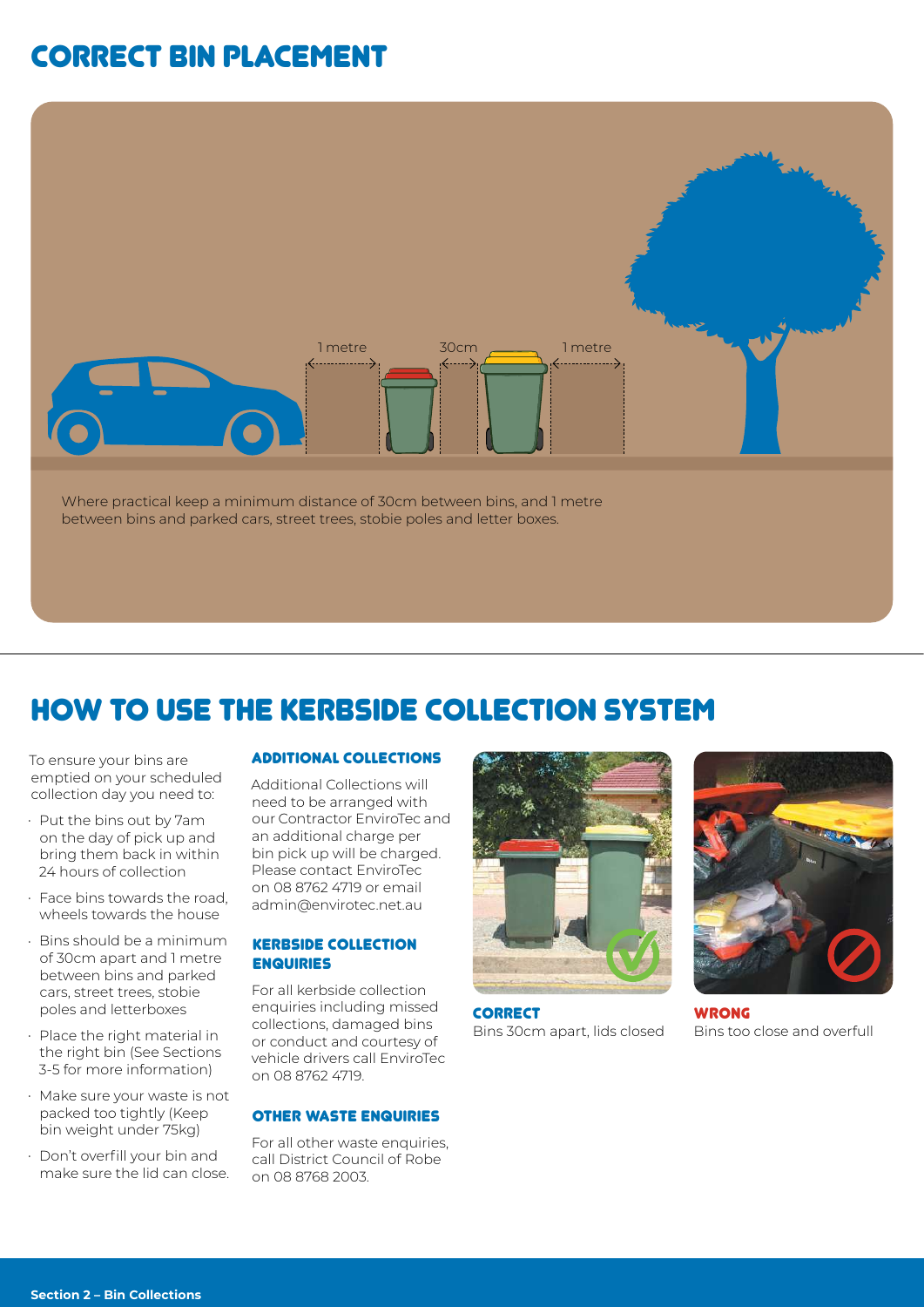## RED GENERAL WASTE BIN

### YES **Please place these items in your red waste bin.**

### BANNED **Banned from household bins (may be accepted at Council Facilities).**

#### COLLECTED **WEEKLY**

#### AVOID AND REDUCE WASTE

- Plan meals so less is wasted
- Buy fruit and veggies loose
- Refuse junk mail if you don't read it
- Read online not in print
- Borrow or rent items used occasionally such as tools
- Repair clothing / appliances

### CHOOSE TO RE-USE

- BYO drink bottles for water
- Re-usable shopping bags
- Re-usable lunch boxes / wraps
- Re-usable takeaway cups
- Donate clothing, towels and bedding to charity
- Re-use wrapping paper and single-sided print paper
- Use modern cloth nappies







**SOFT PLASTICS** 



#### **SINGLE USE POLYSTYRENE FOAM/ STYROFOAM**

Including trays, cups, takeaway containers & non-recyclable packaging

**OLD CLOTHING & RAGS**

**NO** car parts or gas bottles



motor oil

**NO** electronic / e-waste (anything with a battery or

cord)



**NO** rubble, stones, rocks or bricks



**NO** liquid paint (must be dried)



**NO** hot ash



## **SINGLE USE NAPPIES**



**BROKEN CROCKERY & GLASSWARE**



**ROPES & HOSES**

**The following items are BANNED from household bins AND not accepted at Council Facilities. For information about where, how and what you can recycle head to** WHICHBIN.SA.GOV.AU



**NO** ammunition, flares or explosives



**NO** chemicals or poisons





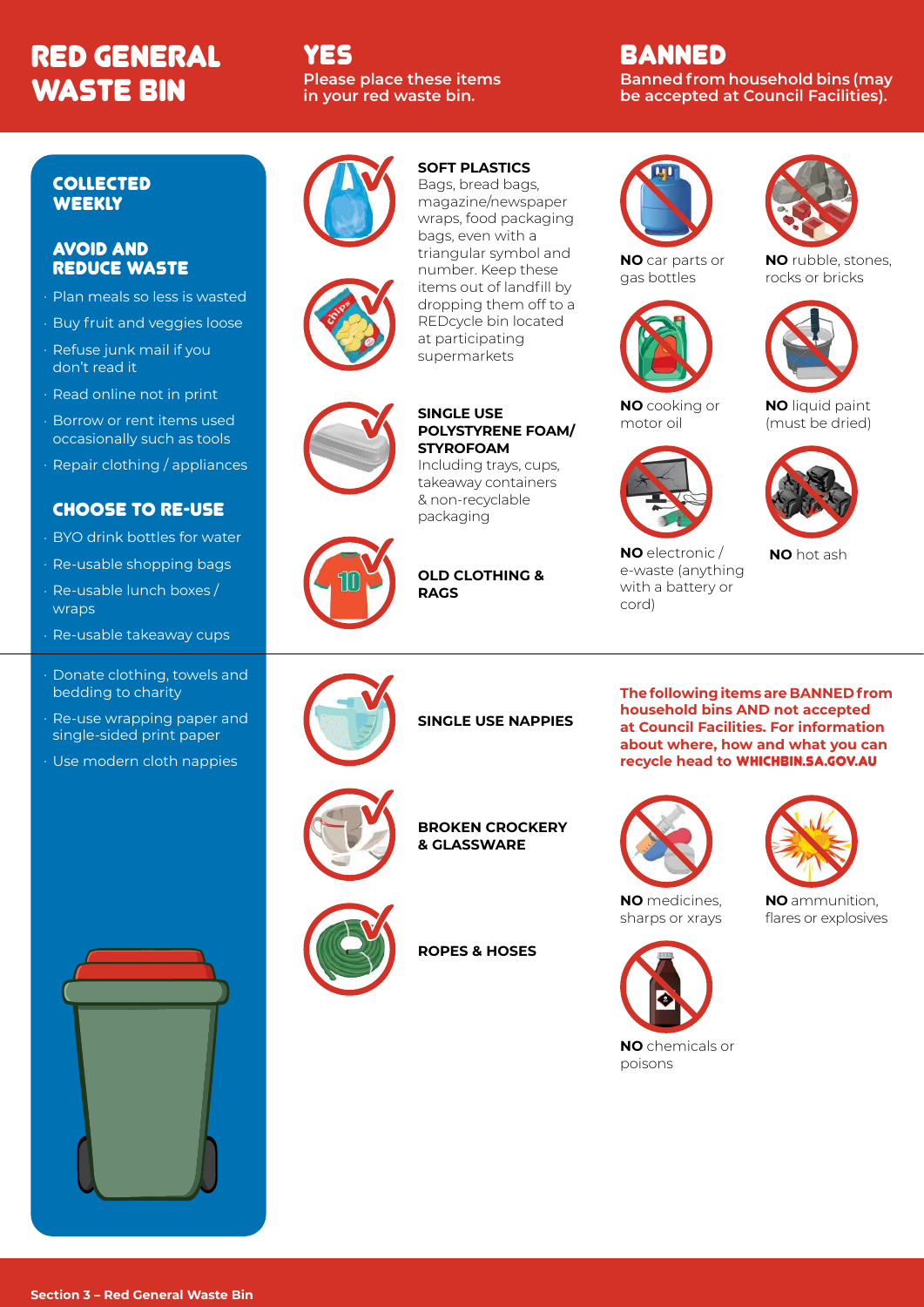## YELLOW RECYCLING BIN

#### YES **Please place these items in your yellow recycling bin.**

NO **These items do not go in your yellow recycling bin.**

#### COLLECTED **FORTNIGHTLY**

On the days marked in yellow on your kerbside calendar.

### RECYCLING TIPS

- Do not bundle your recyclables - place all items loose in the yellow bin
- Ensure your recyclables are empty and clean
- Place steel lids inside a steel can and squash the top shut to stop lids falling out
- Remove all lids before placing recyclables in the yellow bin
- If you can scrunch a piece of plastic packaging in your hand it is a soft plastic and can't be placed in the yellow

recycling bin. It must placed in the red waste bin or be recycled through REDcycle bins at participating supermarkets



**PAPER & CARDBOARD**  Newspaper, magazines, junk mail, envelopes, egg cartons, clean pizza boxes, cardboard boxes

#### **RIGID PLASTIC**

Drink bottles, milk and juice bottles, yoghurt, icecream and margarine containers, plastic plant pots, buckets, laundry and bathroom bottles





**TINS & CANS**  Including dry, empty paint tins

**JUICE & MILK CARTONS**



## **ALFOIL WRAPS**

scrunched into a ball



**GLASS BOTTLES & JARS** Lids off, empty and dry





**NO** electronic / e-waste (anything with a battery or cord) See Section Five for recycling

**NO** polystyrene foam trays, cups or packaging

options.



**NO** clothing or fabric



**NO** food scraps



**NO** light globes



#### **NO SOFT PLASTIC**

bags, bread bags and newspaper wraps even with a triangular symbol and number. Place in the red waste bin. Keep these items out of landfill by dropping them off to a REDcycle bin located at participating supermarkets.



**HEAD TO** WHICHBIN.SA.GOV.AU

For information about where, how and what you can recycle.

**AEROSOLS**

**& TRAYS** Food cleaned off and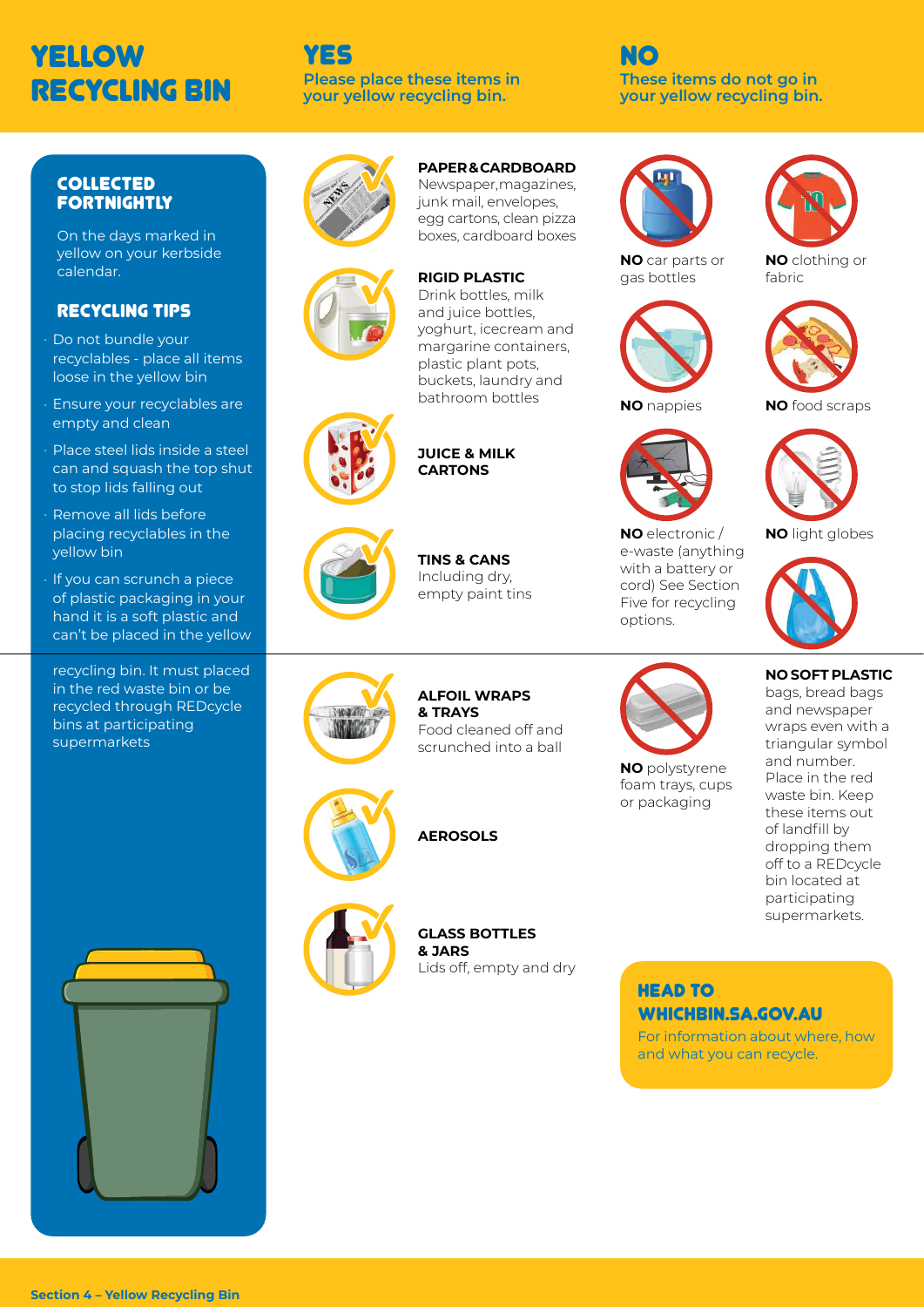## Recycle and Waste Transfer Station

#### LOCATION

White Street Robe

#### OPENING TIMES

| <b>DAY</b> | Normal and SA            |
|------------|--------------------------|
|            | Declared Public Holidays |
| Tuesday    | 10am - 12noon            |
| Thursday   | 10am - 12noon            |
| Sunday     | 10am - 12noon            |

The Waste Transfer Station will be closed on Christmas Day, Good Friday, Anzac Day and New Years Day.

These are the only times the Waste Transfer Station will be open to the public. Members of the community and district are urged to co-ordinate dumping of waste with the above allocated days and times.

#### ACCEPTED WASTE

- Cardboard and paper (clean)
- Hard waste
- Tyres
- E-waste
- Green organics
- Untreated timber
- Scrap metal
- Gas bottles
- General household waste (in bags)
- Dry paint

#### UNACCEPTABLE WASTE

#### **Commercial quantities and contractor waste are not accepted.**

- Liquid paint
- Treated timber (CCA, creosote)
- Asbestos
- Hazardous chemicals
- Batteries

#### RECYCLING YOUR GREEN ORGANICS

Green organic material that is segregated and does not require mulching eg. lawn clippings, leaves can be dumped free of charge within the Transfer Station area during the opening times.

Normal Transfer Station Fees will apply to any green organic material that requires mulching.

Transfer Station Fees can be found on Council's website www.robe.sa.gov.au

#### COMPUTERS AND TELEVISIONS

Householders and small business can drop off televisions and computers at no cost during opening hours.

#### **Robe Waste Transfer Station**  White Street, Robe

Items that WILL be accepted:



Televisions (LCD analogue and flat screen)



Computer monitors and laptops

> Computer towers



Printers, mice scanners and keyboards

Other electronic items may also be accepted but may incur a charge.

#### GLOBES, FLUOROS AND HALOGEN LIGHTS

Householders can simply drop off their end-of life globes at the checkout counter of Mitre 10 for recycling. It is free to drop off during opening hours.

#### **Robe Mitre 10 Handy**

Main Road, Robe Phone 8768 2244

You can drop off a wide range of globes including:



Compact fluorescent lamps (CFLs)



Incandescent globes



Fluorescent tubes



Halogen lamps, tubes and bulbs

#### ROBE RECYCLE DEPOT

10-12 Flint Street, Robe

Residents are encouraged to deliver their bottles (glass & plastic) and cans and receive the refund of the deposit on bottles and cans.

### **TRANSMUTATION** (REDUCE REUSE RECYCLE)

14 Flint Street, Robe Contact Brad Scott 0414 730 106

Residents are encouraged to deliver all clean plastic waste but specifically number 3 and 6 plastics that are not recycled by roadside recovery means.

### **HEAD TO** WHICHBIN.SA.GOV.AU

For information about where, how and what you can recycle.